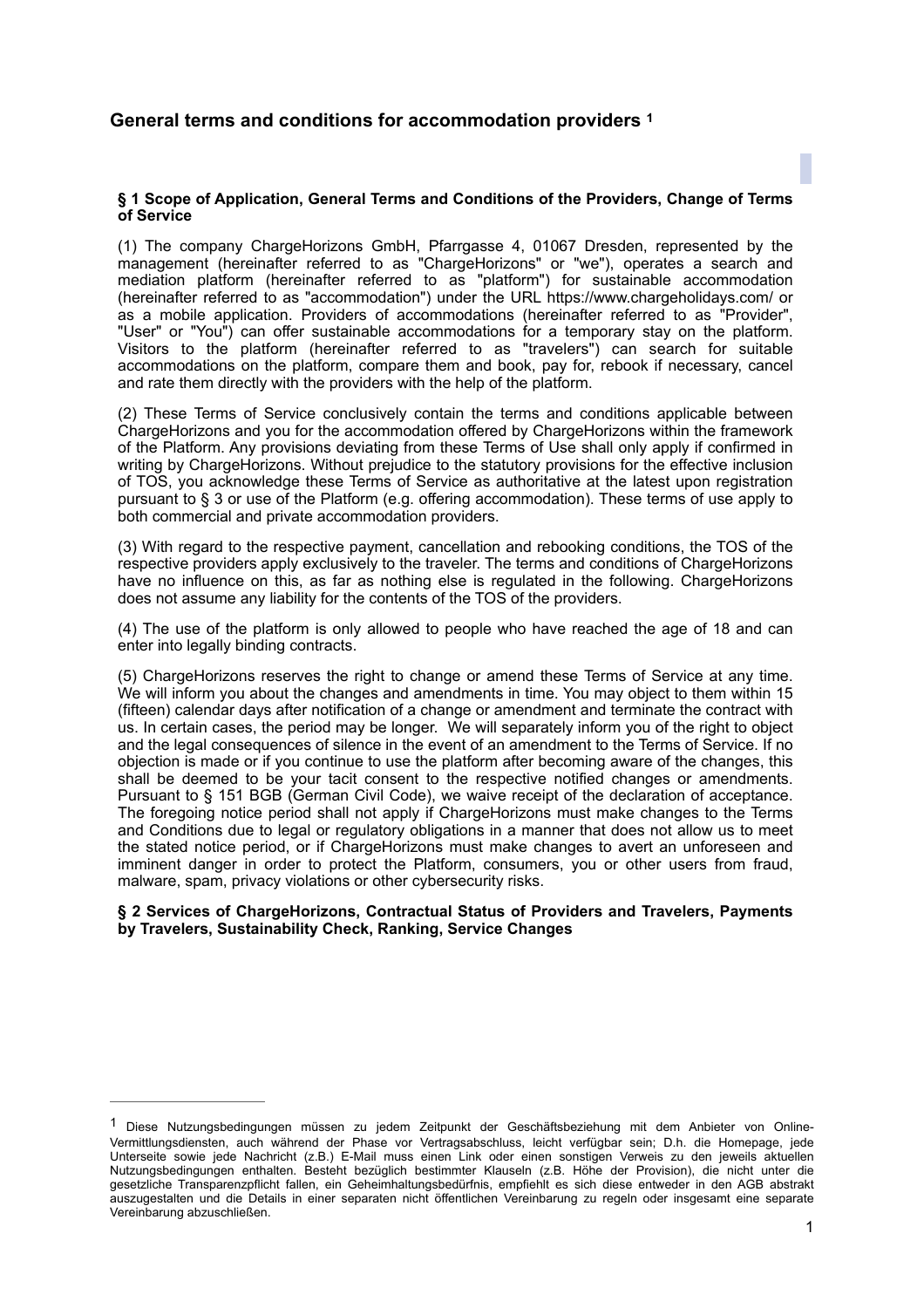(1) ChargeHorizons enables you to offer accommodations to private and business travelers on the platform and to conclude legally binding contracts with travelers about the accommodations you offer. The Platform has a user account that you can use to offer and manage travel services on the Platform. Travelers can reserve, book, rebook, pay, cancel and rate accommodations through the Platform. ChargeHorizons itself does not offer accommodations in its own name. ChargeHorizons is only active as an intermediary between you and the travelers. Our services consist of the technical provision and maintenance of the Platform usage functions. We thereby give you the opportunity to offer accommodations to travelers for a temporary stay via our platform. By booking through us, you enter into a direct legally binding contractual relationship with the travelers. We act solely as an intermediary between you and the travelers. You alone are responsible for providing the accommodation under the terms and conditions stated in your offer published on the platform and at which the travelers have booked the accommodation through our plattform. We will forward the traveler's booking details to you and send the traveler a confirmation email on your behalf and in your name. The brokerage contract with us comes into effect regardless of any separate agreements between you and the traveler. The payments made by the travelers for bookings via the platform are processed by the external payment service providers acting on our behalf. We collect the payments in your name and for your account and forward them to you after deducting the commission owed internally.

(2) By posting an accommodation on the Platform, you give us an unconditional order to provide the accommodation to travelers on the terms you specify in the offer and agree to pay a commission. ChargeHorizons undertakes to act as an intermediary exclusively by operating the Platform as described in these Terms of Service, by presenting your accommodation on the Platform and by enabling travelers to make reservations, bookings, rebookings, cancellations and, if applicable, payments for accommodation, and by ensuring that payments are processed.

(3) If the accommodations offered by you are booked and paid via the platform, we will collect the price agreed between you and the traveler and forward it to you lowered by a commission in accordance with § 8 of these Terms of Service. You hereby agree that by paying the full price agreed between you and the traveler to us, the respective traveler fully fulfills his payment obligation to you in this regard.

(4) In addition, you may, in each case for a separate fee, subject your accommodation to a ChargeHolidays Sustainability Check (hereinafter referred to as "Sustainability Check") conducted by ChargeHorizons in cooperation with an organization for certifications in tourism on an annual basis and thereby improve the position of your offer in the search results, as described below.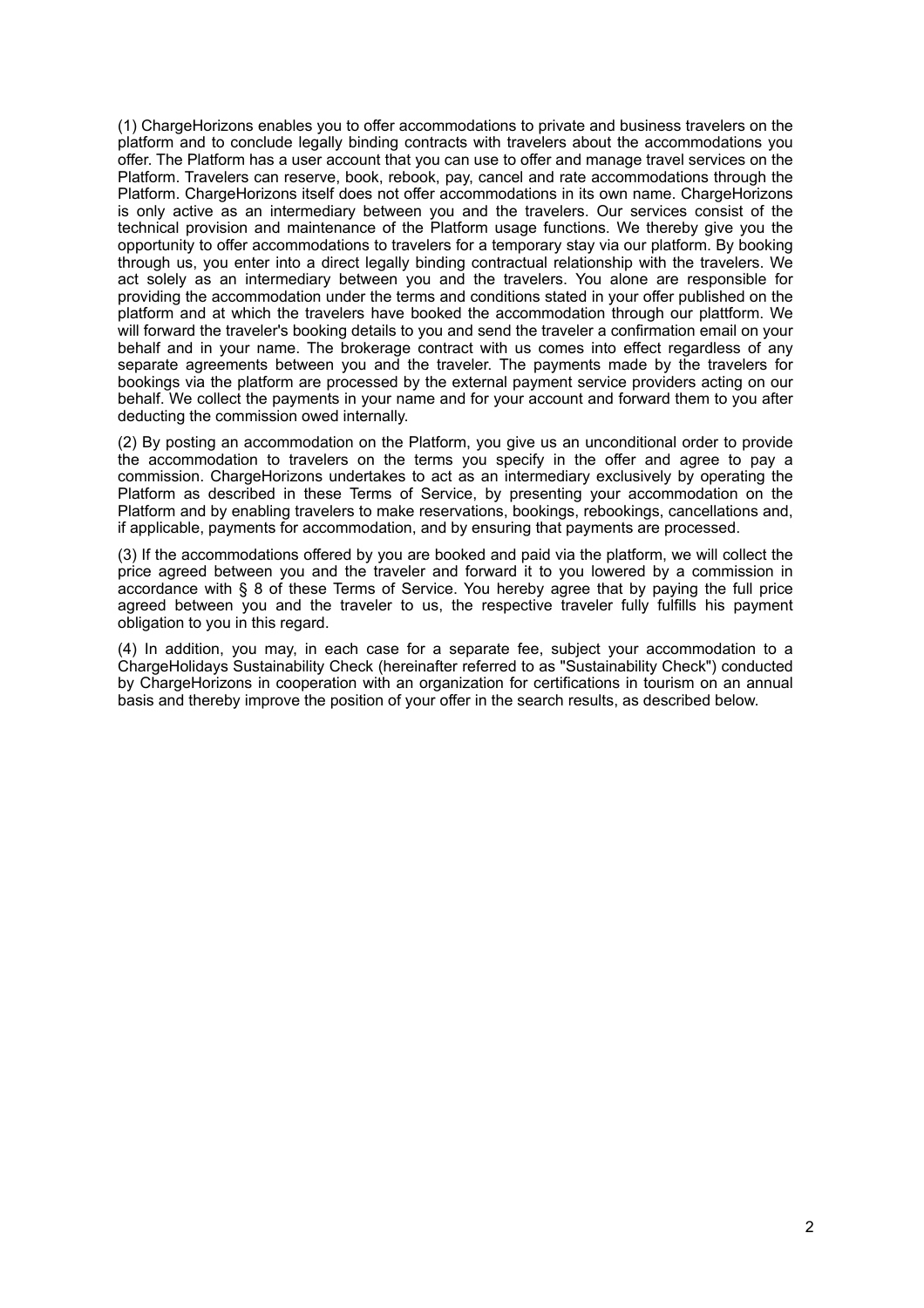### (5) **Ranking**.

(a) The essence of ChargeHoizons is characterized by our sustainability focus. The parties therefore agree that the ranking of the accommodation providers and thus of the accommodation offered by them at a given location (hereinafter referred to as "Accommodation") is carried out according to the degree of fulfillment of the measures supporting sustainability, in particular in the categories of management, human resources management, procurement, mobility, resource management, waste management and communication by the accommodation in question (hereinafter referred to as "degree of fulfillment") what counts as relevant parameter. In addition, there are further parameters for the purpose of randomization as well as the filter settings, which are

when searching for accommodation by travelers on our platform. The accommodations are classified into three categories.

(b) First, the accommodations are displayed that have a full certificate recognized and valid by us (hereinafter referred to as "certificate"). These accommodations are locally audited by a certification body and recognized by the Global Sustainable Tourism Council. The proof of a certificate therefore leads to a degree of fulfillment of 100%. Which certificates are recognized by us can be found in a list on our website at https://www.chargeholidays.com/certification/. ChargeHorizons reserves the right to update the list of accepted certificates at any time.

(b) All accommodations that do not have a certificate but have passed the Sustainability Check will be displayed according to the accommodation's score in the Sustainability Check, after the accommodations that have a certificate. Accommodations with the highest overall score in the Sustainability Check are displayed first. This overall score is made up of the performance in the areas of management, personnel management, procurement, mobility, resource management, waste management and communication. In the individual categories, a score up to a maximum of ten is determined based on the information provided in the activated sustainability check system, which is provided in cooperation between ChargeHolidays and an organization for certifications in tourism. This is displayed in the form of a spider diagram, the so-called ChargeHolidays dreamcatcher and displayed in the listing and in the profile of the accommodation. In addition, the accommodation is free to provide more transparent information about its commitment to sustainability.

(c) All accommodations that do not have a certificate and have not completed the Sustainability Check and therefore cannot be evaluated according to their degree of fulfillment are displayed behind the accommodations that have a certificate and have completed a sustainability check.

(d) Randomization ensures that accommodations in their respective category (e.g. certificate, sustainability check) are displayed equally often in the first position.

(e) In addition, the travel customer is only shown the accommodations that match the filters he or she has set (e.g. price range, travel location and time period).

(6) The services of ChargeHorizons described in this section, as well as the conditions and available functions specified on the platform at the time, comprehensively and conclusively define the characteristics of the services offered by us. In particular, public statements by ChargeHorizons as well as our assistants or third parties (e.g. representations in public) do not contain any descriptions of our services that supplement or modify this service description.

(7) ChargeHorizons reserves the right to change, update, adapt, replace, further develop the features of the platform (e.g. design, presentation, functions, algorithms, software, service providers, offered means of payment, recognized certificates, weighting of parameters in ranking) in whole or in part, as well as to provide new services. We will inform you about changes to the platform that are essential to the contract in your account and/or by e-mail.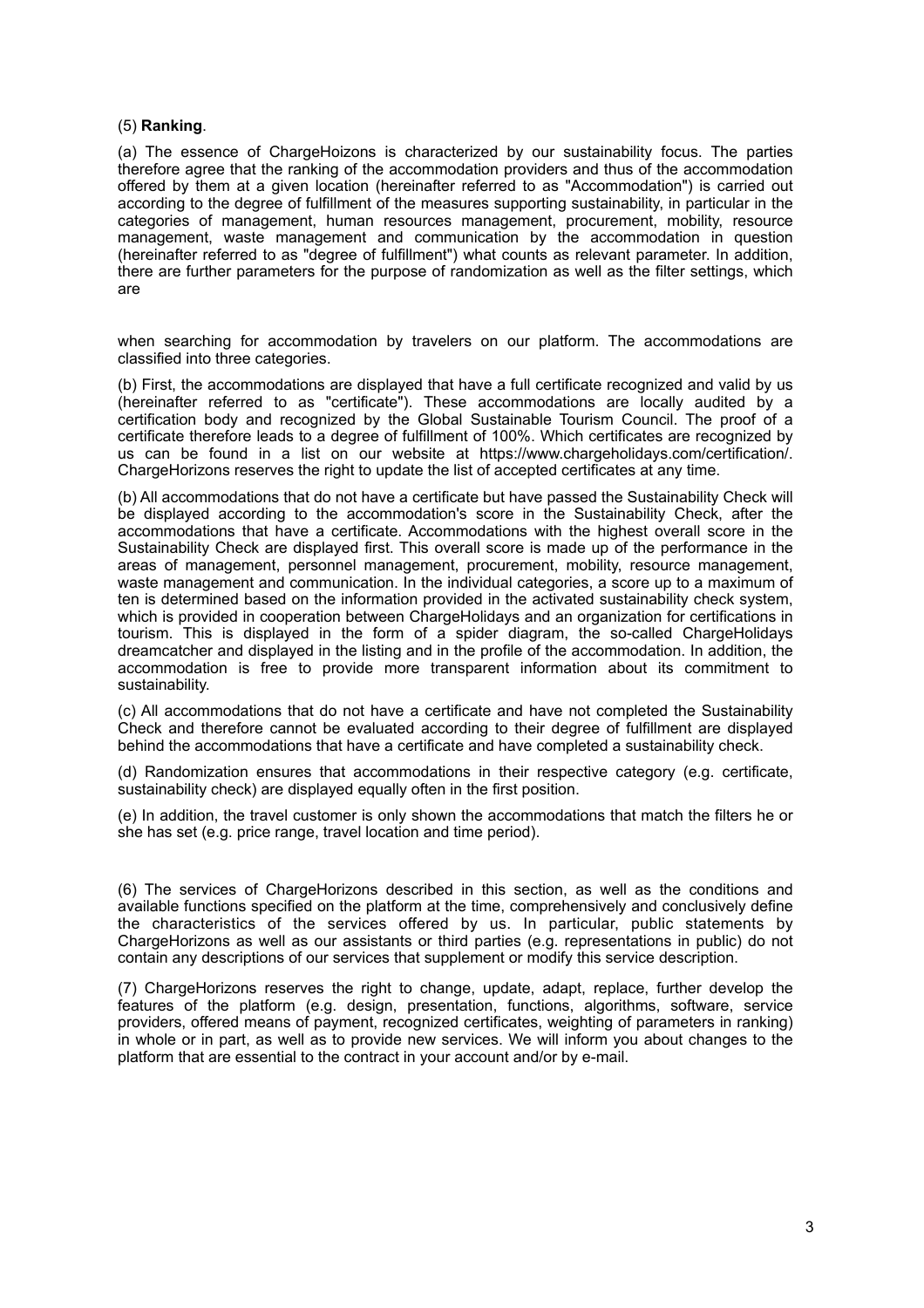(9) We reserve the right, in case of predominant legitimate interests of ChargeHorizons, to suspend, terminate or otherwise restrict the services of the Platform (e.g. design, presentation, functions, algorithms, software, service providers, central means, recognized certificates, weighting of parameters in ranking) in whole or in part. Overriding legitimate interests may include: Insolvency, sale, acquisition, dissolution or liquidation of the company, change in the company's business purpose, changes in legal regulations, legal or regulatory prohibitions, determination of lack of profitability or demand for certain services or functions, increase in the user-friendliness of the platform, increase in profitability and demand for certain services, influence by state of the art technology, influence by trends, findings and research concerning sustainability. We will notify you in the event of a restriction of the Services prior to or immediately upon the restriction taking effect and in the event of a discontinuation of the Services with a notice period of 30 (thirty) days prior to the respective taking effect. The foregoing period shall not apply if ChargeHorizons is required by law or governmental regulation to impose a restriction or discontinue the Services in a manner that does not permit us to comply with such period, or if ChargeHorizons is required to impose a restriction or discontinue the Services to address an unforeseen and imminent threat to protect the Platform, consumers, you or other users from fraud, malware, spam, privacy violations or other cybersecurity risks. The provisions of § 5 of these Terms of Service and the right to extraordinary termination without notice for cause remain unaffected.

## **§ 3 Admission and access to the platform, mandatory information, design of offers**

(1) The use of the platform is only available to persons of legal age.

(2) There is no entitlement to initial admission to the platform and use of the platform. For admitted users and those who were admitted, the provisions of these Terms of Service regarding complete or partial suspension, termination and restriction of the provision of the services of this platform shall apply.

(3) To use this platform, you must register online, thereby accepting the Terms of Service and creating an account. When registering, you must truthfully provide the required information. In particular, you are obliged to state whether you offer the accommodation as an entrepreneur (§ 14 BGB) or as a private user (§ 13 BGB). Furthermore, when designing your user account and your offers, you are obligated to make all statements truthfully and to provide all information that you are required to provide by the laws applicable to you (including consumer protection regulations). This obligation applies in particular to the information obligations applicable under EU law for distance contracts. By registering, you warrant that you are authorized, empowered and fully authorized to enter into and perform the obligations under these Terms of Service for the User.

(4) We will accept your registration by e-mail and activate your account or inform you of a refusal. We do not have to give any reasons for this. By accepting, but at the latest by posting an offer, a paid contract for an indefinite period of time is concluded between ChargeHorizons and you according to these Terms of Service.

### **§ 4 Duties and liability of the users**

(1) You warrant that you will duly and properly perform the contractual obligations you enter into with travelers on this platform in accordance with the statutory regulations applicable to travelers. In particular, you warrant that the accommodations you offer are available and that you can provide them without defects and on time. Furthermore, you warrant that you will ensure traffic safety obligations and compliance with all laws applicable to the operation of lodging establishments and restaurants in the accommodations booked by the travelers.

(2) You agree to indemnify ChargeHorizons upon first demand from all claims of the travelers that they assert against us due to a culpable violation of the obligations mentioned in the preceding paragraph by you or your vicarious agents, as well as from all reasonable costs that arise for the defense of these claims.

(3) If the provision of the accommodation booked via the platform becomes impossible due to events of force majeure according to § 9 para. 9 of these Terms of Service, you undertake to indemnify ChargeHorizons from all claims of the travelers, which they assert against us due to impossibility, as well as from all reasonable costs, which arise for the defense of these claims, upon first request.

(4) You are solely responsible for all activities that occur through the use of this platform by you or your agents. You may not use the account of another person to access the platform at any time.

(5) You shall,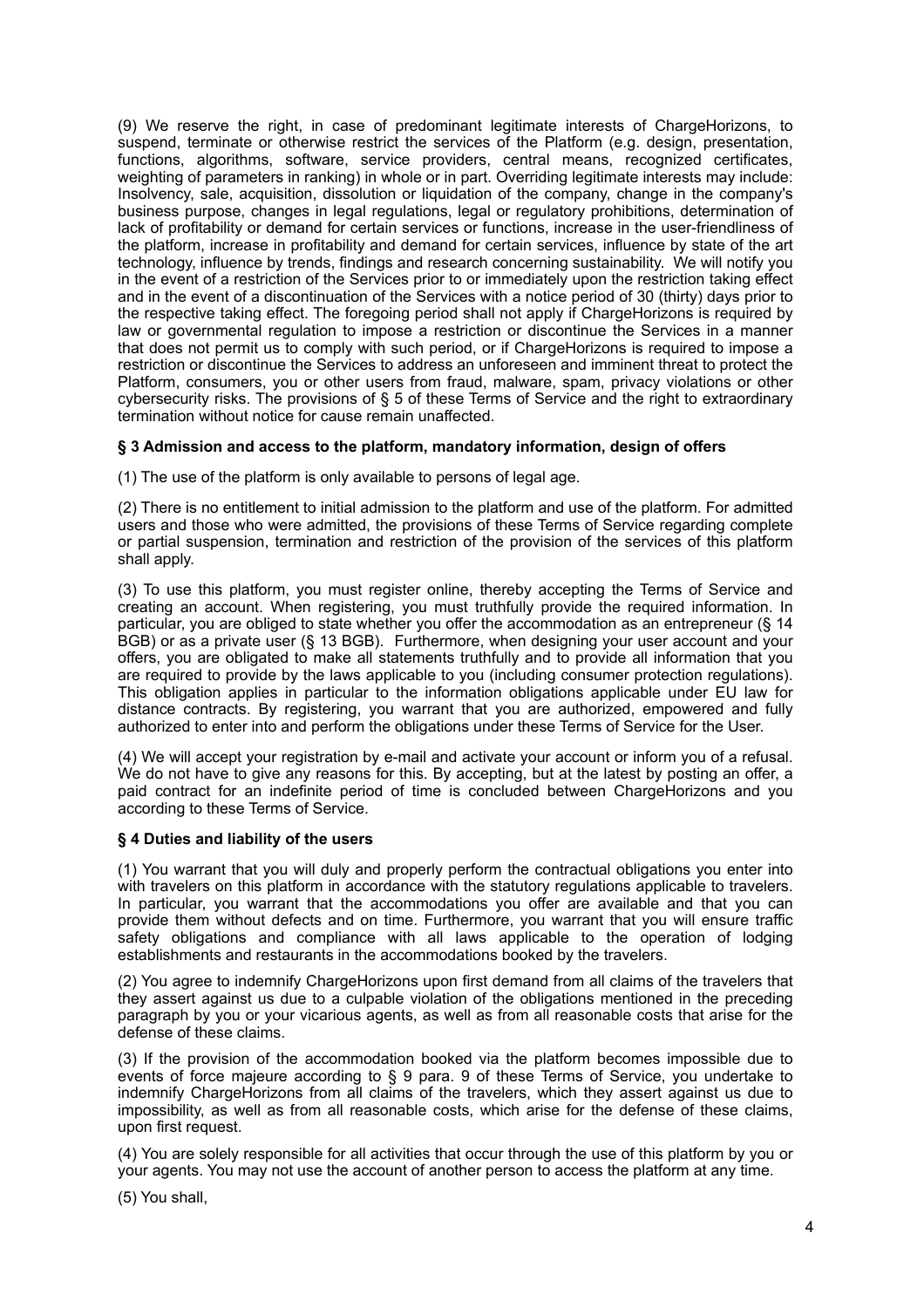(a) establish and maintain the necessary data security precautions throughout the term of the contract. This refers in particular to the careful and conscientious handling of logins and passwords;

(b) notify ChargeHorizons immediately of any technical changes occurring in your area if they are likely to affect the provision of services or the security of the platform;

(c) cooperate in the investigation of attacks by third parties on the Platform, to the extent that such cooperation by you is required;

(6) You are prohibited from placing content (e.g. through links or frames) on the platform that violates legal regulations, official orders or morality. Furthermore, you are prohibited from posting content that violates the rights, in particular copyrights or trademark rights, of third parties. In particular, such content may not be used without the consent of the respective rights holder.

(7) You guarantee that any content posted on the platform does not violate the applicable law or morality, neither by its content nor by its form. The same applies to the setting of external links and frames. In particular, it is not permitted to disseminate content that glorifies racism, violence and extremism of any kind, calls and incitements to criminal acts and violations of the law, threats against life, limb or property, incitement to hatred against persons or companies, statements that violate personal rights, defamation, Defamation and defamation of users and third parties as well as violations of fair trading laws, copyright infringing content or other violations of intellectual property rights, sexual harassment of users and third parties, pornography, offensive, sexist, obscene, vulgar, abhorrent or disgusting materials and expressions.

(8) You are prohibited from using, copying, distributing, reproducing, editing, translating, publishing, or decompiling the Platform, the Content, and the databases available on the Site in any way through the use of any automated device or manual process. Furthermore, you may not reproduce the Platform, in whole or in part, on another website or otherwise using any device, including, without limitation, image storage or framing of the website ("Framing") or any other framing technique to enclose any portion or aspect of the Platform or to mirror or duplicate any portion of the Platform.

(9) You must refrain from any activity that is likely to generate automated page views, interfere with, damage and/or unduly burden the operation of the Platform or the technical infrastructure behind it and/or violate applicable laws and morality. This includes in particular:

(a) the use of bots, spiders, scrapers, software, scripts or databases in connection with the use of the Platform;

(b) the use of any programs that serve the purpose of collecting or using personal data from other users (in particular for business purposes),

(b) the use of malicious software (such as viruses)

(c) the automatic reading, blocking, overwriting, modifying, copying of data and/or other content, unless this is necessary for the proper use of the platform.

(10) It is prohibited for you to use the platform for the purpose of advertising accommodation that is not offered as part of a valid offer.

(11) ChargeHorizons does not under any circumstances adopt the content posted by you or any other third party content as its own. ChargeHorizons reserves the right to block third party content if it violates these Terms of Use, in particular if it is punishable under applicable laws or recognizably serves to prepare punishable acts.

(11) You agree to compensate ChargeHorizons for all damages resulting from your failure to comply with the obligations of these Terms of Use and, in addition, to indemnify ChargeHorizons against all claims of third parties, including attorney's fees, court costs and fines, which they may assert against ChargeHorizons due to the User's culpable failure to comply with these obligations. In particular, you will indemnify ChargeHorizons against all claims asserted by third parties against ChargeHorizons due to culpable infringement of their rights or due to culpable infringement of rights based on the offers and/or content posted by the User.

#### **§ 5 Discontinuation and Restriction of Services, Obligation to Indemnify for Damages**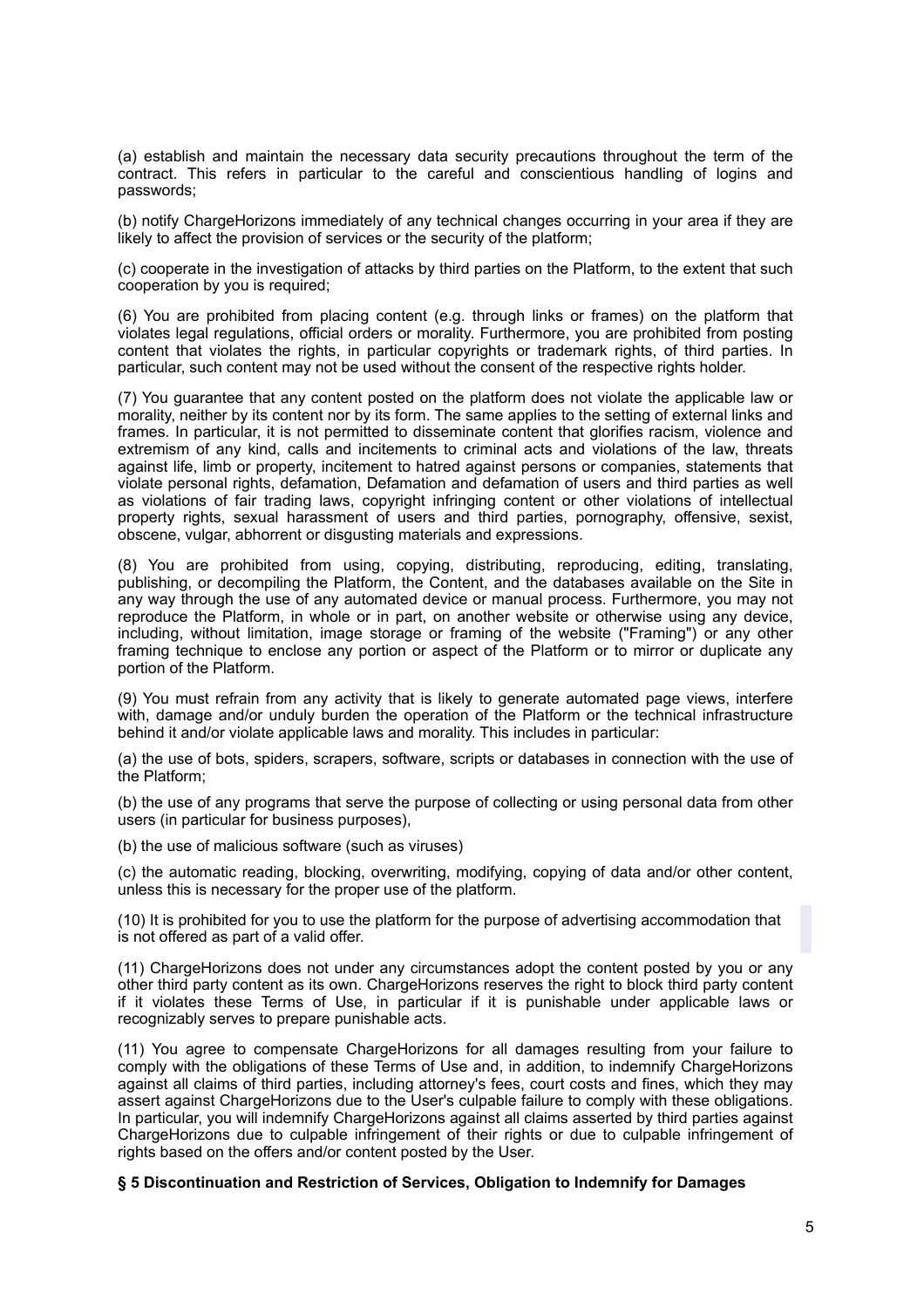(1) In the event of a detected violation or a reasonable suspicion of a violation of these Terms of Service, we will request you to remedy the violation or to prove that it does not exist within a reasonable period of time, unless the setting of a deadline is dispensable due to applicable laws. If you do not comply with the request in due time or if the setting of a deadline is dispensable, we reserve the right, depending on the nature of the violation, to restrict or suspend the provision of the services of the platform with regard to individual services offered by you, i.e., e.g., to block a certain offer of yours or to completely terminate the provision of the services of the platform for you, e.g., to block your user account. The right to extraordinary termination without notice for good cause remains unaffected.

(2) If ChargeHorizons decides to limit or suspend the provision of the services of the Platform to a particular User with respect to individual services offered by that User, we shall provide the affected User with the reasons for such decision on a durable medium at the same time as the suspension or limitation takes effect. If ChargeHorizons decides to completely terminate the provision of the Platform's services to a particular User, we shall provide the affected User with a statement of the reasons for such decision on a durable medium at least 30 days prior to the effective date of such termination. This period shall not apply if ChargeHorizons is subject to legal or regulatory obligations that require complete termination of the provision of the services of the Platform to you, and in doing so do not allow us to meet the deadline; we can prove that you have repeatedly violated the applicable Terms and Conditions. The right to extraordinary termination without notice for good cause remains unaffected.

(3) In the event of an individual restriction, suspension or termination of the provision of the services of the platform, we offer you the opportunity to clarify the facts and circumstances within the framework of the internal complaints management procedure pursuant to § 13 of these Terms of Use.

### **§ 6 Granting of rights by the user**

(1) You grant ChargeHorizons, for the content of these Terms of Service and the underlying Agreement a non-exclusive, royalty-free, geographically unrestricted, transferable, sublicensable right of use to third parties to the content posted by you or your employees on the platform, including the designation of your company and your logo. This includes, in particular, the right of reproduction, the right of distribution and the right of public reproduction, the right of making available to the public for the purpose of the proper operation of the platform as well as the marketing of our services, such as through marketing measures in all common online and offline media. In particular, ChargeHorizons is entitled to use, edit, exploit, host, copy, translate or create derivative works of the content.

(2) You waive the right to name the author. This provision does not affect the user's option to grant third parties rights to posted content according to certain licensing models.

(3) You warrant that the rights granted in paragraph 1 are free from third party rights that may prevent ChargeHorizons from exercising the rights of use and that you are fully entitled to grant them to the extent described.

(4) In all other respects, you retain all rights to all content that you publish or upload on the Platform.

# **§ 7 Granting of rights by ChargeHorizons**

(1) We grant you a non-exclusive, non-transferable license, limited in time to the term of the Agreement and revocable at any time, to access and use the Platform for the purposes described in these Terms of Service.

(2) In all other respects, ChargeHorizons remains the sole owner of all rights in and to the Platform and claims arising therefrom, including intellectual property and industrial rights in and to the Platform, the Software, including the Code and Documentation, trade names and trademarks and other proprietary information and works and rights therein and therefrom.

(3) You are not authorized to remove or otherwise obscure any notices that refer to ChargeHorizons' rights and claims referred to in paragraph 2. Furthermore, you are not authorized to modify, copy, frame, republish, decompile, disassemble, reverse engineer, download, transmit or distribute the Platform in any form (e.g., software, design, code), regardless of how and whether you or any third party does so.

**§ 8 Remuneration, Payment, Prohibition of Assignment, Exclusion of Set-Off**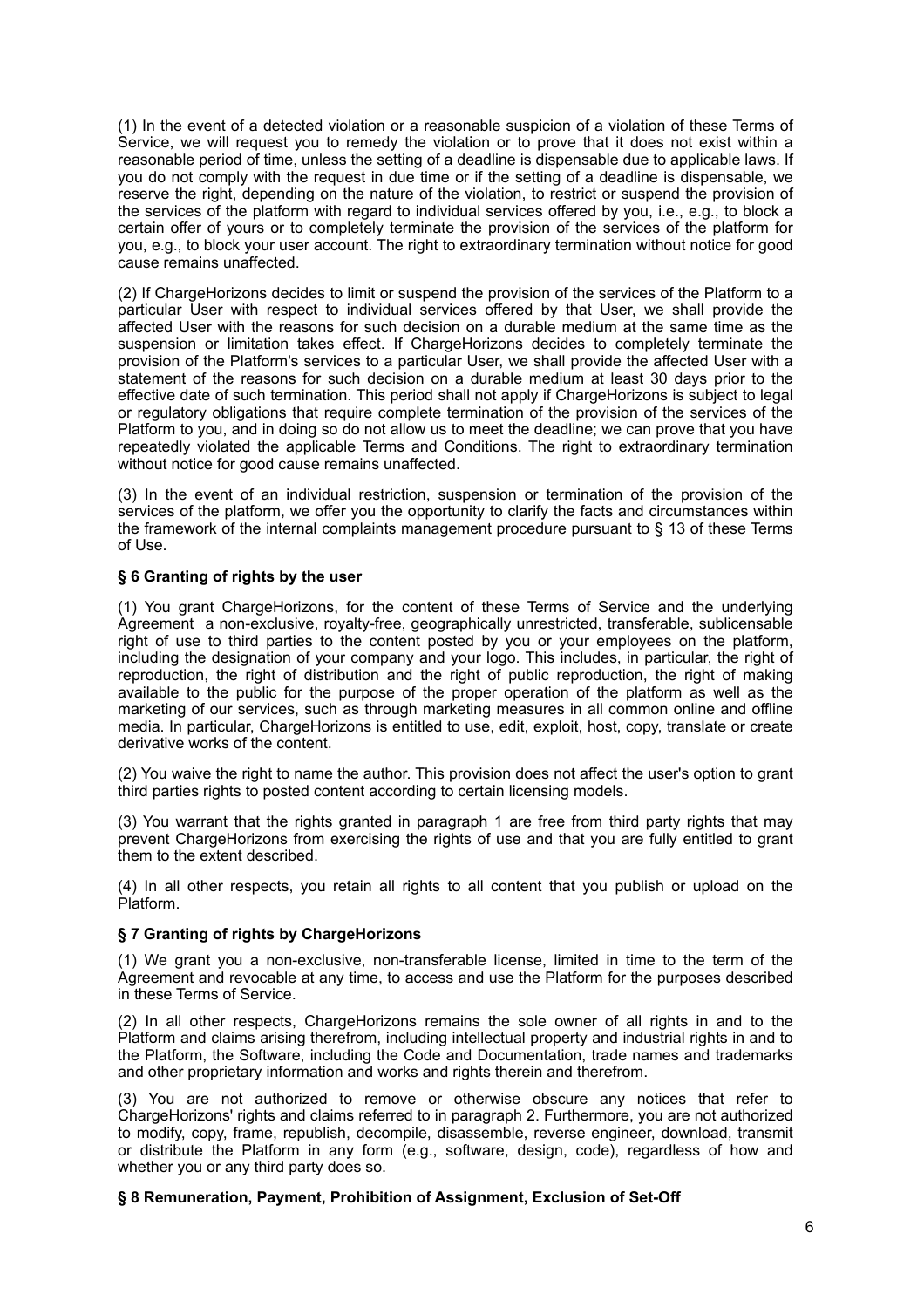(1) The Provider shall pay a commission on the net price of the transaction sum plus the applicable sales tax for each transaction generated with the help of the platform. The amount of the commission in percent is determined by the package booked by the User. The net price is the price at which the traveler has booked or reserved a travel service, less the respective legally applicable sales tax and, if applicable, any tourism tax (e.g. local tax, visitor's tax, guest tax, residence tax, spa tax or spa contribution, accommodation tax, overnight stay tax, residence tax, occupancy tax, hotel tax, accommodation tax, city tax, room tax or tourist taxes) which may vary from country to country or from place to place. The consideration of other occupancy taxes and similar levies requires a separate agreement.

(2) A transaction occurs when a traveler books and pays for accommodation using the platform or makes a reservation to make payment on site. If the traveler has opted for payment on site, you are obliged to collect the total price immediately upon arrival and before the traveler moves into the accommodation. You hereby agree that payment defaults resulting from the culpable breach of the obligation under the preceding sentence shall not affect ChargeHorizons' right to payment of a commission.

(3) ChargeHorizons undertakes to submit to the Provider monthly in retrospect by the 10th of each month a statement of the generated transactions of the previous month as well as the commission payments already made and still outstanding in relation thereto. The Parties agree that invoices shall be issued and sent to the User exclusively in electronic form.

(4) The invoiced amount is due 30 days after receipt of the invoice. You shall be in default without further reminder if the payments are not credited to our account on the agreed dates. The statutory consequences of default shall apply.

(5) If a cancellation of the accommodation is made by the traveler and a full or partial refund of the paid price is made to him, we are obliged to credit and repay the already paid commissions in full or in part to you by way of a settlement or to issue a credit note for the commissions listed as open in the settlements. We are entitled to offset these credits against any outstanding commission claims. The settlement of the amounts to be refunded or offset due to the cancellation as well as the creation of the credit notes shall be made monthly in arrears by the 10th of each month. If a settlement shows a credit in your favor, this is due for payment within 30 days after issuance of the settlement.

(6) With regard to all payment claims, your right of retention or set-off is excluded, unless your counterclaims are undisputed or legally established.

(7) A partial or complete transfer of the provider's rights from this contract to third parties is excluded without the prior consent of ChargeHorizons. § 354a HGB remains unaffected.

#### **§ 9 Limitation of Liability of ChargeHorizons, Shortening of the Statute of Limitations, Consequences of Force Majeure**

(1) ChargeHorizons is liable according to the statutory provisions,

(a) if liability cannot be limited or excluded,

(b) in cases of intent or gross negligence of ChargeHorizons or a representative or vicarious agent,

(c) in case of culpably caused injury of life, body or health,

(d) according to the respectively valid product liability law as well as if

(d) we fraudulently conceal a defect or

(f) we assume a guarantee.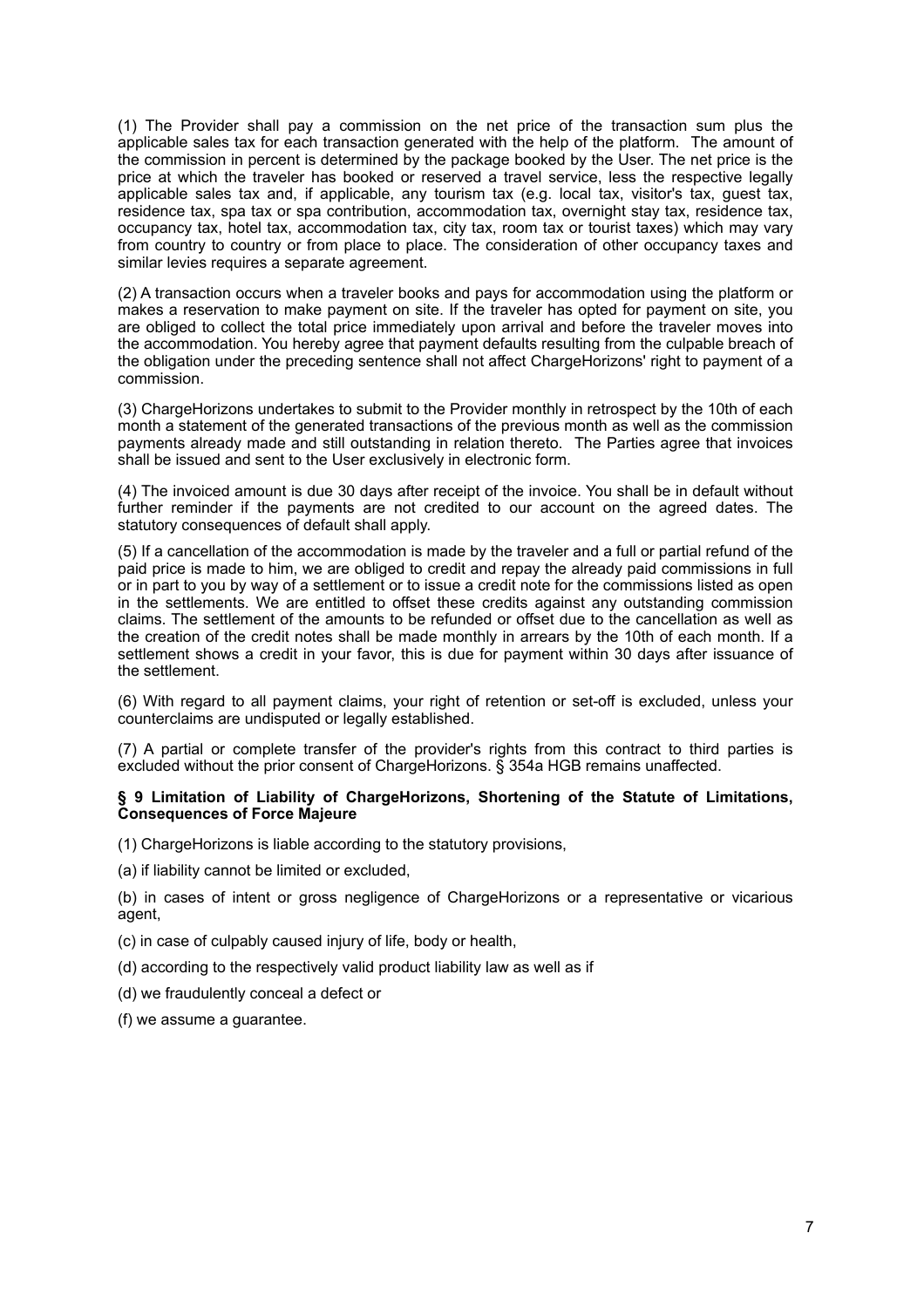(2) We shall also be liable for typical contractual damages incurred by you as a result of a material breach of contractual duty committed by us, a representative or a vicarious agent if we are only guilty of slight negligence. An essential contractual obligation in the aforementioned sense is an obligation the fulfillment of which makes the proper execution of the contract possible in the first place and the observance of which the contractual partner regularly relies on and may rely on. The liability in case of breach of such an essential contractual obligation is limited to the damage typical for the contract, the occurrence of which ChargeHorizons had to expect at the time of conclusion of the contract due to the circumstances known at that time. ChargeHorizons' total liability under this paragraph shall be limited to the value of the performance of the contract in accordance with the Terms of Service during the preceding twelve (12) months. In all other respects, our liability for ordinary negligence is excluded.

(3) A change of the burden of proof to the disadvantage of the provider is not connected with the above regulations.

(4) You must assert claims for damages pursuant to Par. 2 within a period of one (1) year. This period begins at the end of the year in which the claim arose and you became aware of the circumstances giving rise to the claim or should have become aware of them but failed to do so due to gross negligence, but no later than two (2) years after the claim arose and no later than five (5) years after the act, breach of duty or other event giving rise to the damage occurred.

(5) We do not guarantee an uninterrupted, virus-free or error-free operation of the platform.

(6) ChargeHorizons is liable for the loss of data in accordance with the above paragraphs only if such loss could not have been avoided by reasonable data backup measures on the part of the User.

(7) The liability does not extend to impairments of the contractual use of the services provided by ChargeHorizons on the Platform, which have been caused by an improper or incorrect use by the User.

(8) Insofar as the platform offers the possibility of forwarding to databases, websites, services, etc. of third parties, e.g. by setting links or hyperlinks, ChargeHorizons is neither liable for accessibility, existence or security of these databases or services, nor for their content. In particular, ChargeHorizons is not liable for their legality, correctness of content, completeness, up-todateness, etc.

(9) If a Party is prevented from fulfilling its obligations under these Terms of Service and the underlying Agreement due to events beyond the control of a Party that are unavoidable or insurmountable for a Party and unacceptable due to their frequency ("Force Majeure Event"), the mutual contractual obligations shall be suspended from the time of the occurrence of the Force Majeure Event and shall be restored after the Force Majeure Event ends. In this case, the contract term and the contractually agreed fulfillment dates shall be extended by the period of the duration of the force majeure event. Events of force majeure may include in particular: exceptional natural events (e.g. earthquakes, floods, severe thunderstorms, lightning strikes, drought disasters), thirdparty interventions (such as fires, riots, strikes, lockouts, non-internal labor disputes, riots, explosions, acts of sabotage, terrorist attacks) uncontrollable spread of infectious diseases (e.g. SARS-CoV-2). e.g. SARS-CoV-2) and related legal and official directives as well as assessments by national and international organizations and institutions (e.g. risk assessments by the Robert Koch Institute), sovereign measures (e.g. embargoes, import and export bans, sanctions, acts of war).

### **§ 10 Confidentiality**

(1) The contracting parties agree that these Terms of Service and all information which the parties make available to each other within the scope of their business relationship pursuant to these Terms of Service and the underlying contract are of a confidential nature if they are not yet generally known and not readily accessible to the general public (hereinafter "Confidential Information or "Trade Secrets"). It is of economic value to the providing Contracting Party and is protected at the latter by appropriate confidentiality measures. It has a legitimate interest in keeping the confidential information secret. If a confidential information provided does not meet the requirements of a business secret under the Business Secrets Act (GeschGehG), such confidential information shall nevertheless be subject to the confidentiality obligations under this provision.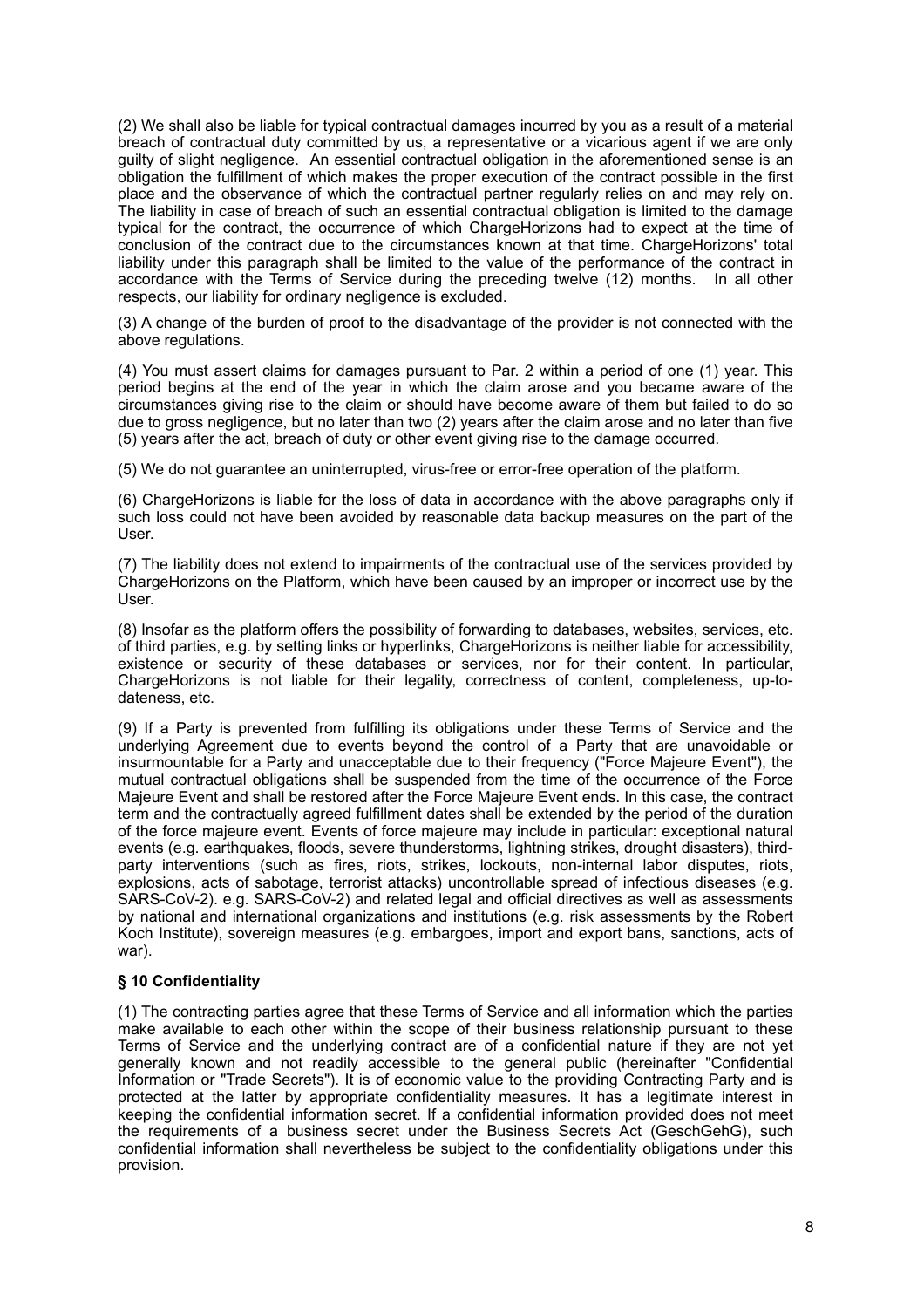(2) Each of the Contracting Parties undertakes to treat as strictly confidential for an unlimited period of time all business secrets of which it becomes aware indirectly or directly and to use such secrets only for the purposes of implementing this Agreement. The confidential information may be disclosed only to those persons who need access to the confidential information to fulfill the purpose of the Agreement and impose on them the confidentiality provisions of this Agreement. Each of the Parties shall immediately notify the other Party in writing of any loss or unauthorized disclosure of Confidential Information. This shall also apply in the event of robbery, burglary, theft and similar occurrences.

(3) Each of the contracting parties shall take appropriate technical security measures in accordance with the current state of the art to protect the confidential information and shall secure it against unauthorized access or misuse by third parties and against loss by means of appropriate and suitable secrecy and protection measures, and shall keep information marked as "strictly confidential" under lock and key. Each of the contracting parties shall refrain from commercially exploiting or reproducing the confidential information itself or through third parties, in particular from reverse engineering or reverse translating it, for example by decompiling or so-called reverse engineering.

# **§ 11 Data access and responsibility under data protection law**

(1) ChargeHorizons has access to such data that you and the travelers provide during registration and during the use of the platform. This is personal data described in the privacy information and other data, such as information about your offers, appearance of your offers in searches, views of your offers, redirection to your website or a website of your intermediary, booking data of accommodation, amount of prices and commissions owed and paid, information related to the suspension, restriction and termination of the services . These data may be disclosed to third parties for the proper functioning of the platform or for operational and legal reasons. You will have access to the data that you provide for the use of the relevant platform or that is generated in the course of providing the services of the platform, through your user account or when you send us a request in text form. For personal data, please refer to the Privacy Information .

(2) ChargeHorizons is solely responsible for the processing of personal data of users and travelers necessary for technical, contractual and legal reasons within the meaning of the GDPR. This concerns in particular the processing of personal data of responsible employees (e.g. legal representative, employee, vicarious agent) of the User as well as Travelers for the fulfillment of contractual and legal obligations and the logging of access to the Platform and changes made in the respective User account for reasons of IT security. In addition, ChargeHorizons reserves the right to anonymize the data on the use of the Platform by you and your employees as well as the Travelers and to use them for legitimate business purposes (e.g. for the preparation of statistics and presentations, evaluation of usage for the improvement of the Platform and measurement of its efficiency). In all other respects, you are solely responsible for the processing of personal data of your employees, vicarious agents, travelers and other data subjects within the meaning of the GDPR.

(3) By registering, you warrant to ChargeHorizons that, with respect to the data transferred by you and your employees and other vicarious agents, the requirements of data protection law are complied with and indemnify ChargeHorizons against any claims, including claims under public law, to the extent that you are responsible for the processing of personal data and the technicalorganizational measures. In particular, you yourself must ensure that the necessary legal basis, if any, is in place before personal data of data subjects is posted on the platform in the context of setting up employee logins or in any other way.

# **§ 12 Contract duration**

(1) The usage agreement underlying these Terms of Service is concluded for the time for which you are registered on the platform and have an active account. The provisions of § 5 as well as § 2 para. 7 remain unaffected. This paragraph has no influence on the rights and obligations of the parties regarding already arranged accommodations.

(2) The order placed in each case by setting an accommodation can be revoked at any time by deactivating or deleting the respective travel service in your account. This does not apply to offers or accommodations for which one or more bookings or reservations have already been conclusively made by one or more travelers on the platform. If such an offer is revoked, the validity of the contract concluded between you and the traveler remain unaffected.